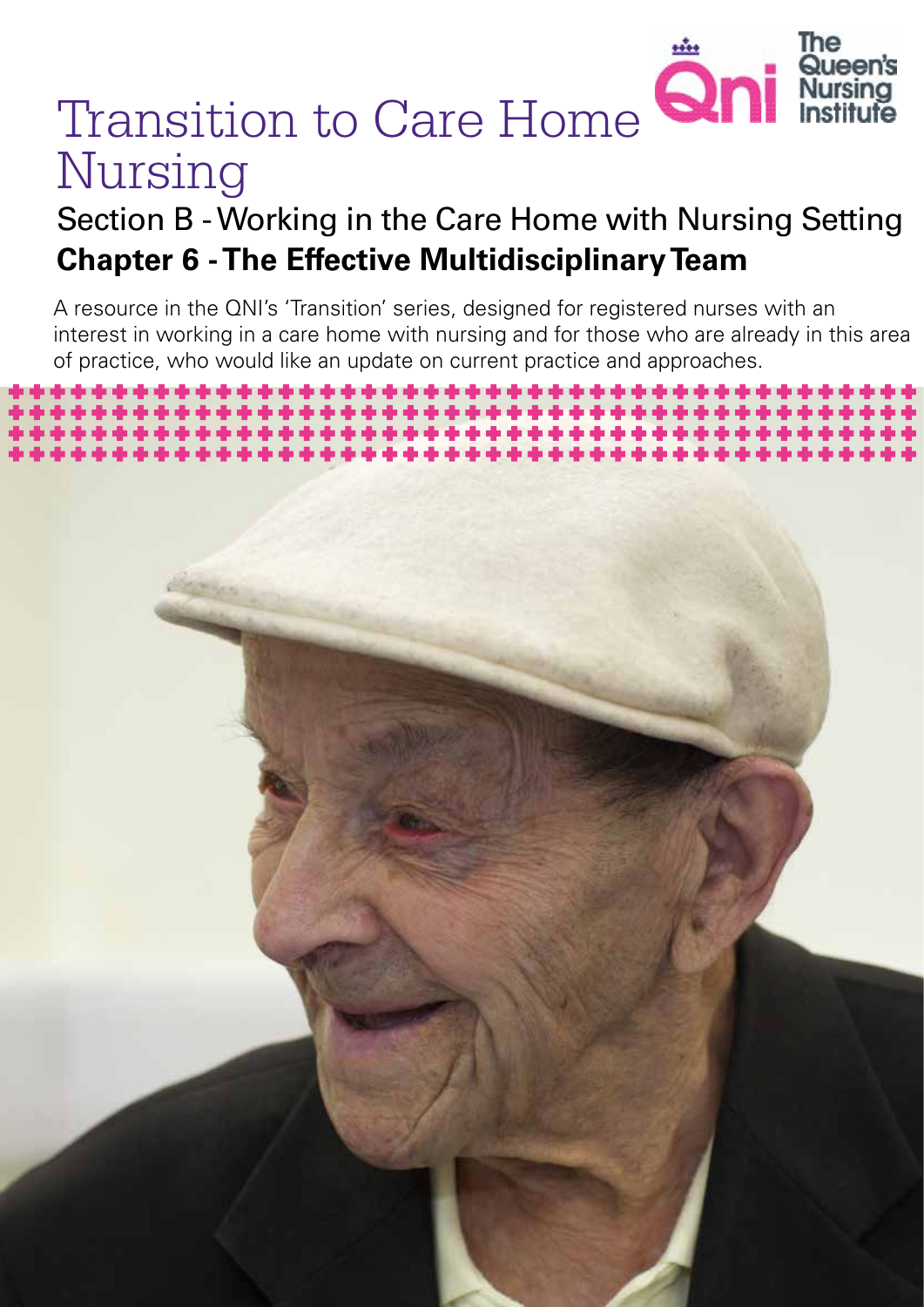## Section B - Working in the Care Home Setting

**Chapter 6** - The Effective Multidisciplinary Team

Completing this chapter will enable you to:

- explore good practices of working within a multidisciplinary team (MDT)
- know more about working collaboratively with health and non-health professionals to achieve good care outcomes
- ensuring right staff with right skills provide care in right place
- develop a working culture of learning from events
- keep effective records.

*'There might be tensions between medicalising and normalising the care home environment. Some practitioners can forget that care homes are homes first, and places where disability and illness are managed second. The visiting GP may want the care home to run*  with the clinical efficiency of a hospital ward, whilst the *care home staff want to maximise residents' comfort and foster warm relationships.'*

Professor Steve lliffe, Researcher in Primary Care for Older People

#### Introduction

The QNI has been campaigning for the right balance of skills in community healthcare teams – the Right Nurse, Right Skills Campaign has been running since 2012. If more care is going to be delivered in nursing homes, it is vital that there is more investment in well-trained staff, including health care assistants, who have the time and the expertise to give high quality, compassionate and person-centred care to the most vulnerable members of society (QNI 2012).

Within a care home with nursing the majority of the workforce will be unregistered carers, who you will have direct management and responsibility for. You will need to develop skills in promoting good team work, which includes working well with colleagues within your immediate team, talking with experienced colleagues, holding regular meetings, building a network of support, reminding each other to gather up-to-date information, using reflective practice and being prepared to talk about your concerns openly.

#### Collaborative Ways of Working

Genuine collaborative working is the coming together with a common purpose with clear goals. Multidisciplinary teams work with the sole purpose of delivering effective care to the residents in the care home. This is not just a matter of being told to carry out a certain task, it involves discussion, debate and reflection about what is best for the resident. All members of the team should be involved in the discussion as every team member will have a valuable contribution to make.

The philosophy of collaborative working should be to ensure that the resident is at the centre of all discussions and their need should far outweigh those of the professional involved in their care. There should be clear links between public and voluntary services so that a whole systems approach to care is carried out. Access arrangements and clearer discharge planning are essential to a successful whole systems approach to care.



#### **Activity**

If you are already working in a care home, answer the questions below.

- 1. Who makes up your multidisciplinary team, when caring for people in your care home with nursing?
- 2. Are the people in the team the right people?
- 3. How does it feel to be a member of your team? Do you feel valued?
- 4. What works well in the team? Which areas need improvement?
- 5. Can you identify ways to make the team work more effectively?
- 6. How could you make stronger links with other teams, medical and non-medical?
- 7. What impact would this collaboration have on you as part of the team?
- 8. What are the potential pros and cons?
- 9. Thinking about the ways multiple agencies communicate, what are the strengths and weaknesses of communicating via email, phone, face to face, and video conferencing?

Working together enables everyone to agree a course of actions and for the collaboration of support services to work together in a holistic way in the best interests of the resident. In this way information and responsibility is shared among the team members and everyone has a part to play. However while this is undoubtedly the most effective way to work with residents experiencing co-morbidities who may have contact with numerous services, it can hold some challenges if the professionals do not agree upon a course of action. It is key that the patient is as central as possible to the decision-making process and that team members are open to explaining their actions to the wider team.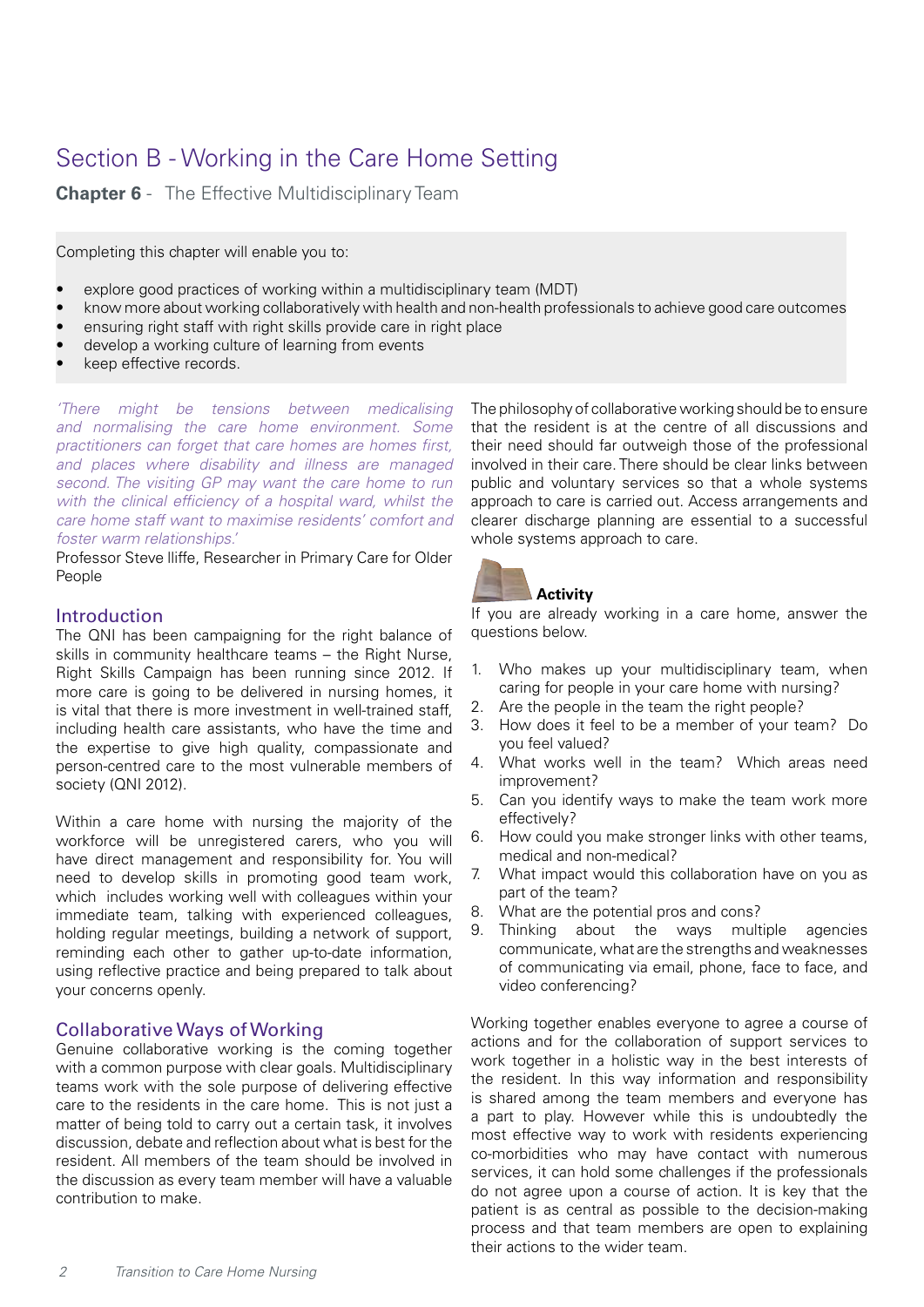### Record Keeping

Record keeping is a way of collaborating with all those involved in the care of your resident. It is a way of passing on vital information to those involved in the care of your resident. It can document safeguarding issues which give critical historical context if the resident is at risk of harm or causing harm to others.

Accurate record keeping and documentation is essential to professional nursing practice. Once something is written down, it is a permanent account of what happened and what was said. Without a written record of events there is no evidence to support a decision made or an audit trail from which to follow a sequence of events. It is therefore crucial that accurate and consistent records are kept at all times. Ensure you are familiar with other records e.g. from hospital, district nurse, or social care.

The NMC Code<sup>1</sup> includes direction on record keeping. Nurses must keep comprehensive records at the time of care and then store and transfer them securely.

These records must identify any risks or problems and be:

- clear and accurate
- factual and consistent
- attributable.

In most areas you will be using specific computer systems for record keeping, medicines management and for clinical information. You should receive appropriate training and regular updates to enable you to use these systems effectively. It is important to know which agencies can and cannot access the system you are recording on, as this will influence the format you use to share information.

The other element of accurate record keeping relates closely to investigations and serious incidents.

The principle definition of a serious incident is:

*'..serious incidents are events in health care where the potential for learning is so great, or the consequences to residents, families and carers, staff or organisations are so significant, that they warrant using additional resources to mount a comprehensive response.2 '* 

#### Learning from Events

Significant event analysis is an increasingly routine part of practice. It is a technique to reflect on and learn from individual cases to improve quality of care overall. Significant event audits can form part of your individual and practice based learning and quality improvement. The process mirrors that of your own reflections on practice.

Whether clinical, administrative or organisational, the significant event analysis process should enable the team to answer the following questions:

- What happened and why?
- How could things have been different?
- What can we learn from what happened?
- What needs to change?
- What was the impact on those involved (resident, carer, family, clinician, the team)?

You may be familiar with the above questions as they are also applied when considering serious case reviews involving the death or serious injury. This reinforces the importance of accurate record keeping. It is essential that these

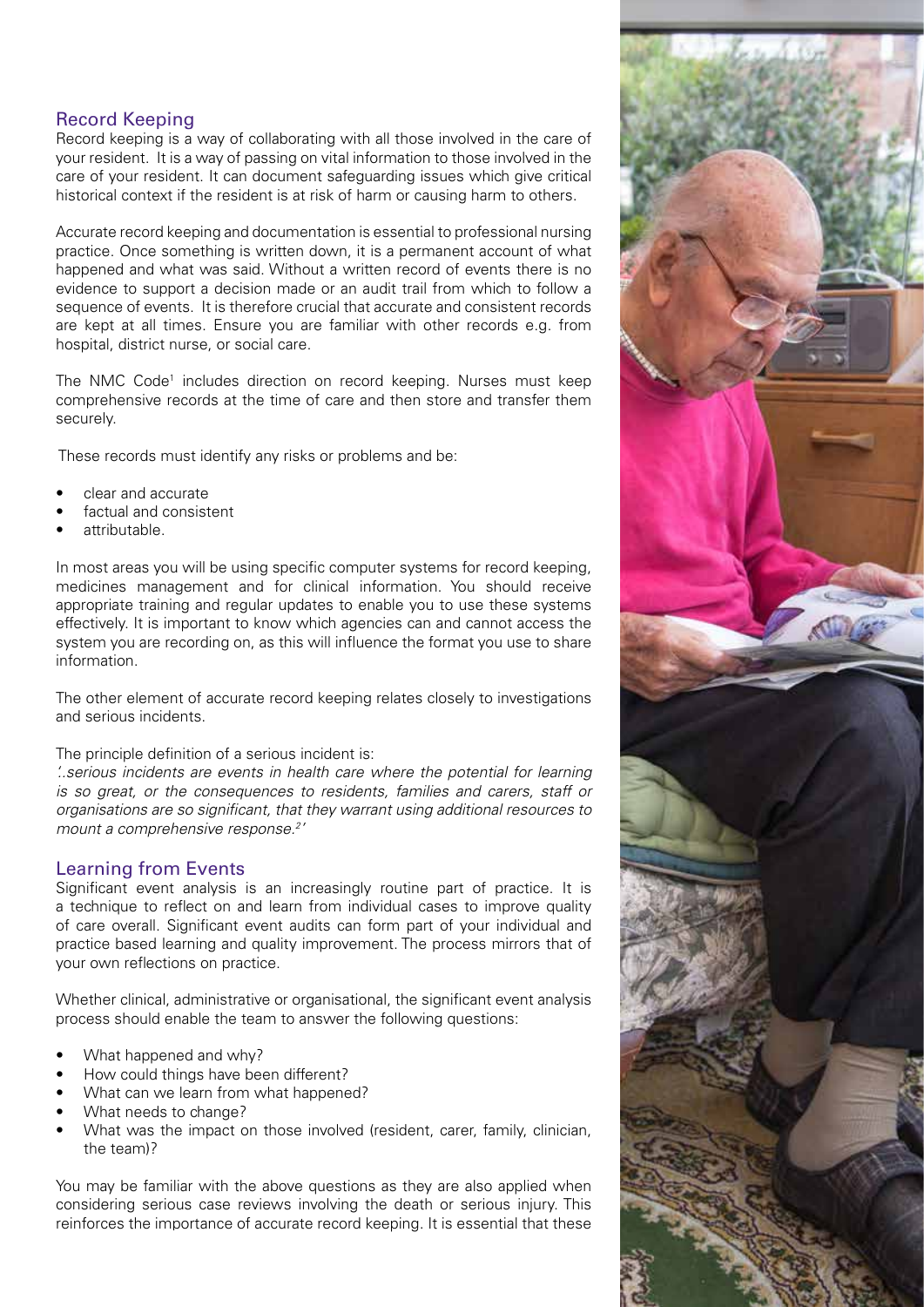It is key that the patient is as central as possible to the decision-making " process.

records are kept up to date so that they can be shared with other members of the multidisciplinary team each time they visit the resident.

**Reflection trigger point – what would you do if?**  These reflection triggers are for you to get together with your mentor and if appropriate other team members to debate possible solutions. They could be used as a basis for a discussion or even a teaching session. We are aware that the solutions to these triggers may vary from Care Home to Care Home according to local policy and procedure. We are also aware that there may be no 'right or wrong' answers to how certain situations might be tackled and therefore it will be for you as a qualified nurse to apply your thinking within the parameters of your own professional practice.

- You are working with a GP who does not respond to your calls and when he does, he presents as irritated by being called and tries to avoid having to address your concerns and won't visit to see a poorly resident.
- A number of your clients have mental health problems and you are feeling overwhelmed and unsure how to help them?
- You are working with a colleague who seems to arrive early at work and is always the last to leave in the evenings? She seems to get very heavily involved with the residents she cares for and does not appear to appreciate professional boundaries.

#### Summary

This chapter has explored the importance of teamwork and collaborative ways of working within a multidisciplinary team. It stresses that all members of the multidisciplinary team have a responsibility and all members of the team

should be invited to participate in discussions regarding their residents. If a multidisciplinary team is going to be effective there must be respect across all of the disciplines which will foster a positive environment.

The overall aim of collaboration is to encourage health and other professionals to work together and communicate in the most effective and efficient way to produce the best health outcomes for residents. This is especially important when working with older people because of the difficulties and challenges of keeping up-to-date knowledge of changes. This chapter has also highlighted the importance of accurate record keeping, emphasising that no matter how insignificant a task may seem, it must be written down or otherwise in a court of law there will be no written evidence available to support the perspective of the care home nurse regarding the interventions with the resident.

#### References

1. Nursing and Midwifery Council, 2015, The Code [pdf] Available at: <https://www.nmc.org.uk/globalassets/ sitedocuments/nmc-publications/nmc-code.pdf> [Accessed 19 December 2016].

2. NHS England, 2015.

#### Further Resources

NHSE - Quick Guide: Clinical input into Care Homes Transforming Urgent and Emergency Care Services in England http://www.nhs.uk/NHSEngland/keoghreview/Documents/quick-guides/Quick-Guide-clinicalinput-to-care-homes.pdf